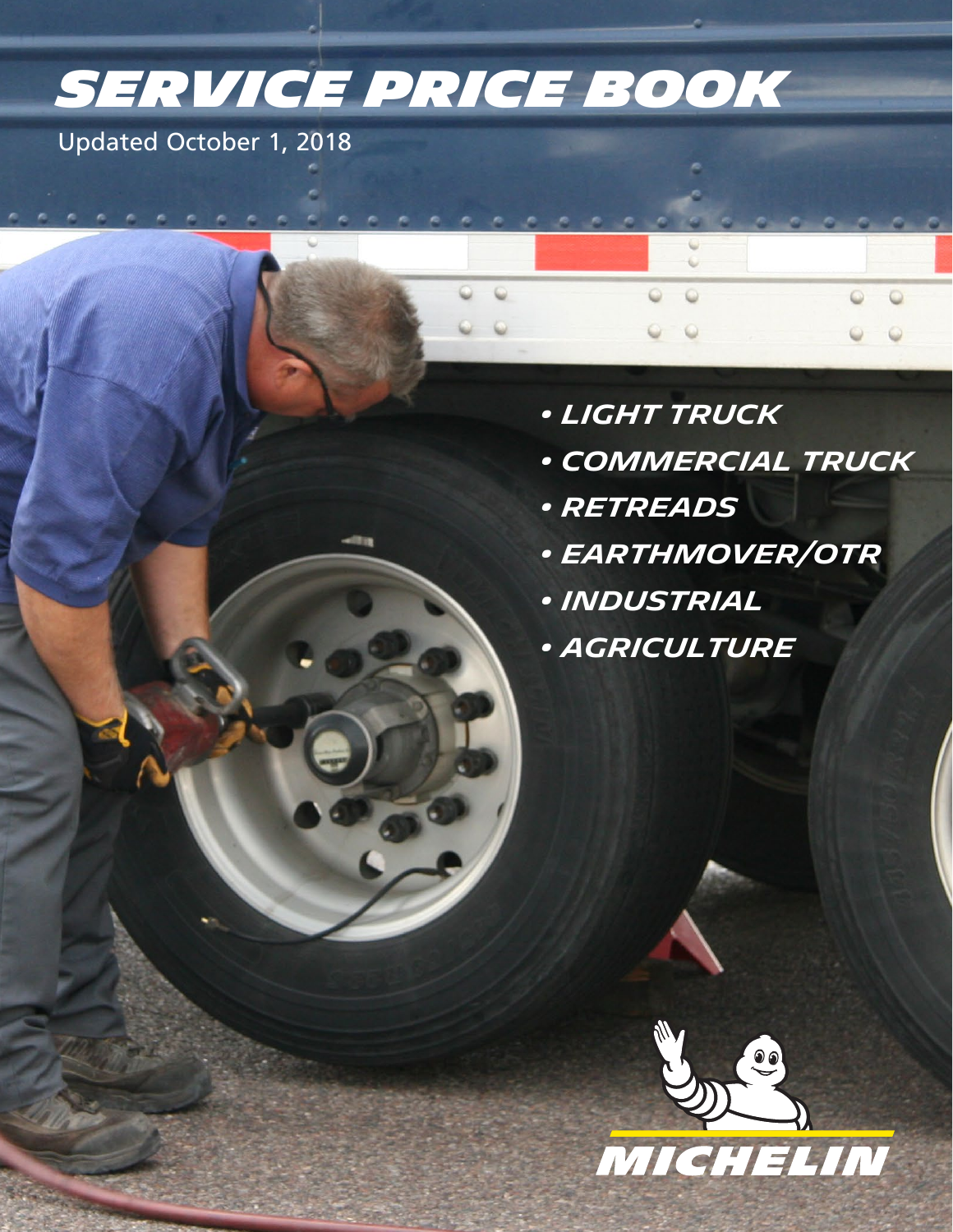The prices shown in this price list are applicable to all North America Fleet Accounts, Public Utilities and Government Agencies. No deviations will be accepted without the North America Fleet Account, Public Utility and Government Agency approval.

The certified reference of the current Service Price Book is posted to the MichelinB2B Portal with all associated updates. MichelinB2B.com/ eBusiness will reflect all current product/service information. Please reference the MichelinB2B Portal for current information.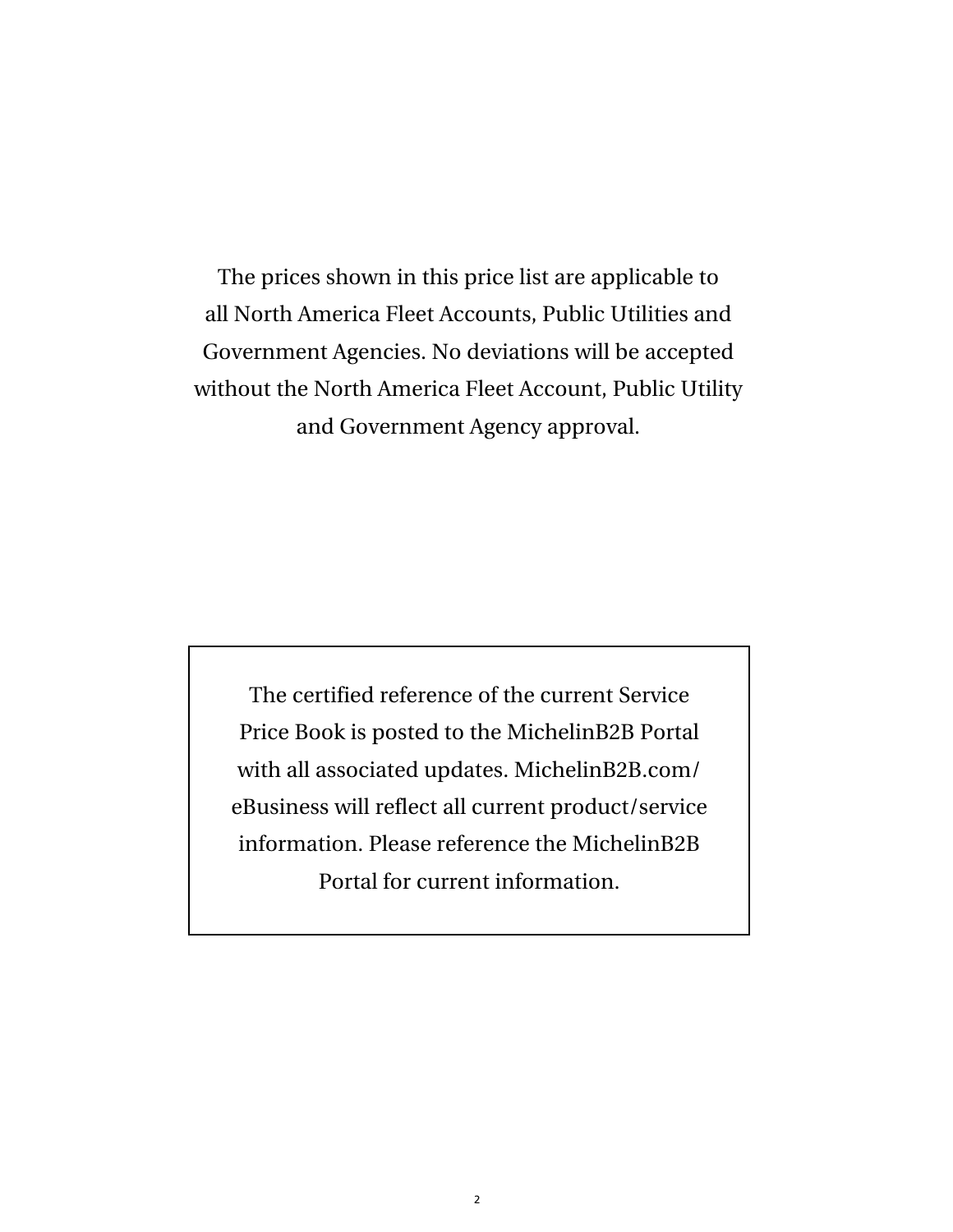# INDEX

### Michelin North America, Inc. Service Price Book Updated October 1, 2018

### GENERAL INSTRUCTIONS

| MichelinB2B.com/eBusiness Instructions 5 |  |
|------------------------------------------|--|
|                                          |  |

### SECTION 1:

### SERVICES FOR AUTOMOBILES, VANS, SUVS AND LIGHT TRUCKS

| Automobiles, Vans, SUVs and Light Trucks with                             |  |
|---------------------------------------------------------------------------|--|
| Light Trucks, Vans, and SUVs Equipped                                     |  |
| Wheel Balance $\ldots, \ldots, \ldots, \ldots, \ldots, \ldots, \ldots, 7$ |  |
|                                                                           |  |

### SECTION 2:

### SERVICES FOR COMMERCIAL TRUCK **VEHICLES**

| <b>Emergency Road Service (ERS)</b><br>Truck Emergency Road Service Call Rates 8 |
|----------------------------------------------------------------------------------|
| Services Provided at Any Site (ERS, Dealer,                                      |
| Scheduled Services Provided at the                                               |
| Services Provided at the Dealer or Fleet                                         |
| MICHELIN <sup>®</sup> X One® Tire Services  10                                   |
| Miscellaneous Truck Services  10                                                 |
| Truck and Vehicle Parts . $\dots\dots\dots\dots\dots\dots\dots\dots$             |
| Wheel Refurbishing and Polishing  11                                             |
| Competitive Brand Truck Tires,<br>Retreads and Repairs  11                       |

### SECTION 3:

### SERVICES FOR MICHELIN RETREADS

| General Instructions  12                        |
|-------------------------------------------------|
| Galaxy Program (MRT Retreads and Casings) 12    |
| MRT Repair – Repaired During Retread Process 12 |
| Radial MRT Repairs - Repair Only 13             |
| Bias MRT Repairs - Repair Only  13              |
|                                                 |

### SECTION 4:

### SERVICES FOR OFF-THE-ROAD, EARTHMOVER AND INDUSTRIAL VEHICLES

| Off-The-Road, Earthmover & Industrial – |  |
|-----------------------------------------|--|
| Off-The-Road, Earthmover & Industrial – |  |
| Off-The-Road, Earthmover & Industrial – |  |

### SECTION 5:

### SERVICES FOR AGRICULTURAL VEHICLES

| Agricultural - Tire / Vehicle Services 15 |  |
|-------------------------------------------|--|
|                                           |  |
| Agricultural – Tire / Vehicle Parts  15   |  |
| Agricultural - Limited Warranty 15        |  |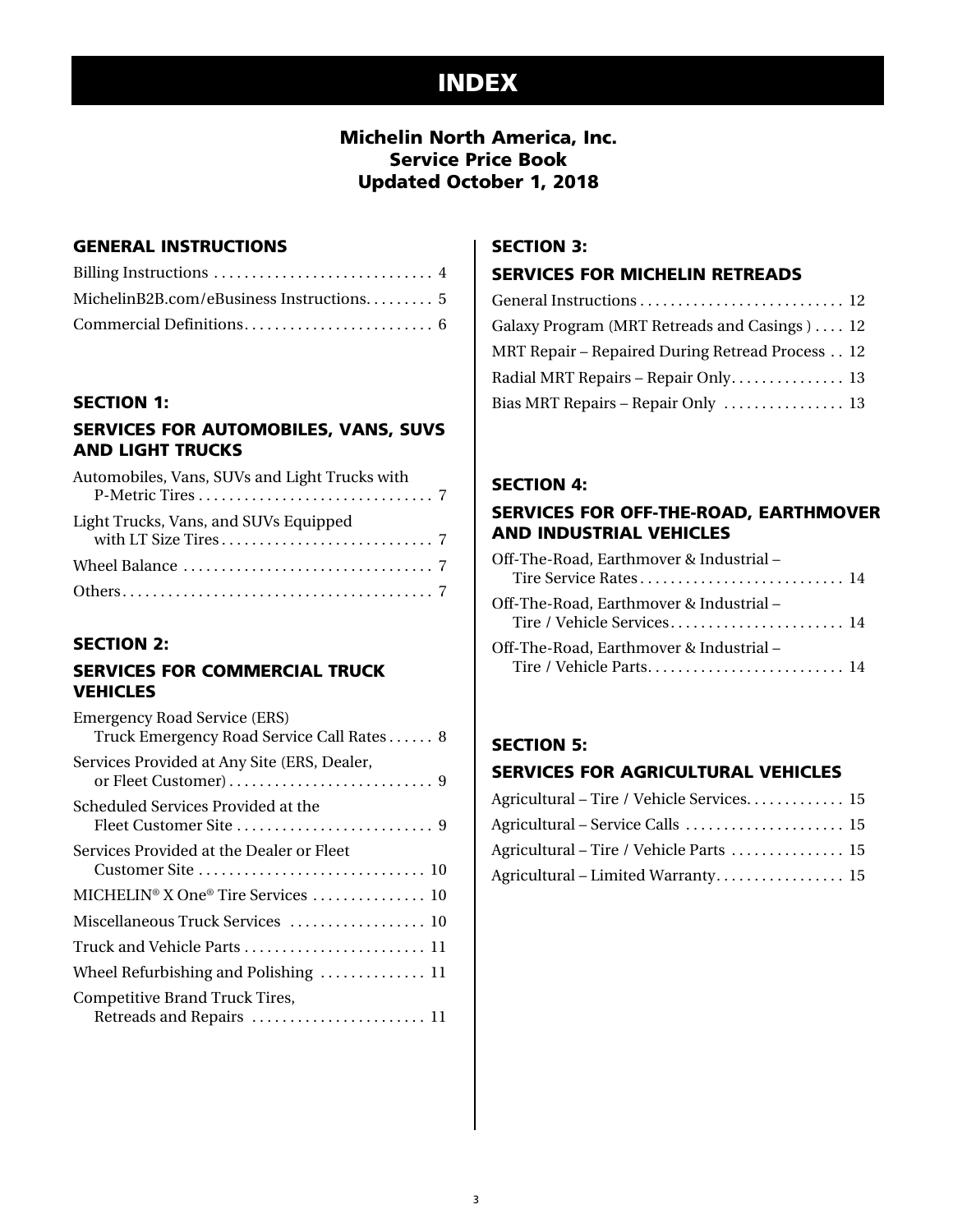# GENERAL INSTRUCTIONS

### BILLING INSTRUCTIONS

To ensure proper invoice/credit is passed on a timely basis, please adhere to the following instructions:

### **1. Customer Requirements**

Refer to the **North American Fleet Account Directory** (Certified/Supported reference is MichelinB2B Portal Directory/Daily Update and eBusiness Fleet Account Directory) for specific instructions or limitations for each **North American Fleet Account** Directory customer (NAFA). Be sure customer has correct authorization for service required, e.g. vehicle number, purchase order number, physical copy of purchase order, Fleet Member Card number, or coupon. When additional service or substitutions are necessary or requested by driver, **PRIOR** approval must be obtained from the **North American Fleet Account**. Consult the North American Fleet Account Directory (Certified/Supported reference is MichelinB2B Portal Directory/Daily Update and eBusiness Online) listing for individual customer's specific instructions in obtaining such approval. If no instructions are given, the North American Fleet Account's prior approval is necessary. You MUST show on the Delivery Receipt the date, name and title of the individual giving approval. Drivers do not have the authority for final approval. Be sure the service work requested is not covered by the vehicle manufacturer's warranty.

### **2. Procedure**

Most services have been combined including parts and labor for a single amount. Only the combined Service Code is provided. If the service performed requires both parts and labor, and the labor is not included in the purchase of the part, (or the part is not included in the cost of the labor), both Service Codes must be shown (part and labor)., e.g., Repair Parts – S0197, Labor – S1047. Please note that some of the taxing states will exempt the labor charge from sales tax when the labor charge is listed separately on the invoice.

For parts and/or labor prices which are listed as PQL (Price Quoted Locally) in this Michelin North America, Inc. "Service Price Book", you must price these items consistent with current industry prices.

### **3. Delivery Receipt**

Service Provider must submit National Account Transactions within thirty (30) days of transaction date. Carefully record on your Delivery Receipt the minimum description, Michelin Sales Product Number (MSPN) and/or Michelin Service Codes, quantity, P. O. #, signature by customer, vehicle log number or any other fleet specific requirements. (Certified/Supported reference is MichelinB2B Portal Directory.)

Service Provider is responsible for retaining this documentation for three (3) years. In the event of a customer invoice dispute or discrepancy, a copy of the Delivery Receipt/Work order, must be provided to Michelin North America, Inc. within ten (10) days of request. Failure to provide the Delivery Receipt/Work order will result in a reversal of all charges back to the Service Provider.

### **4. Correction Procedure**

Service Providers must contact the National Account to resolve any billing discrepancies. The National Account must contact Michelin to authorize the correction via phone or email.

If items were left off the original Delivery Receipt (DR), service provider will need to create a new Delivery Receipt/workorder, obtain a new Purchase Order number and signature from the National Account for processing via MichelinB2B.com/eBusiness or dealers point of sale system. If the National Account initiates their National Account Transactions in eFleet (DRE's), the missing products and/or services must be submitted on a new eFleet order.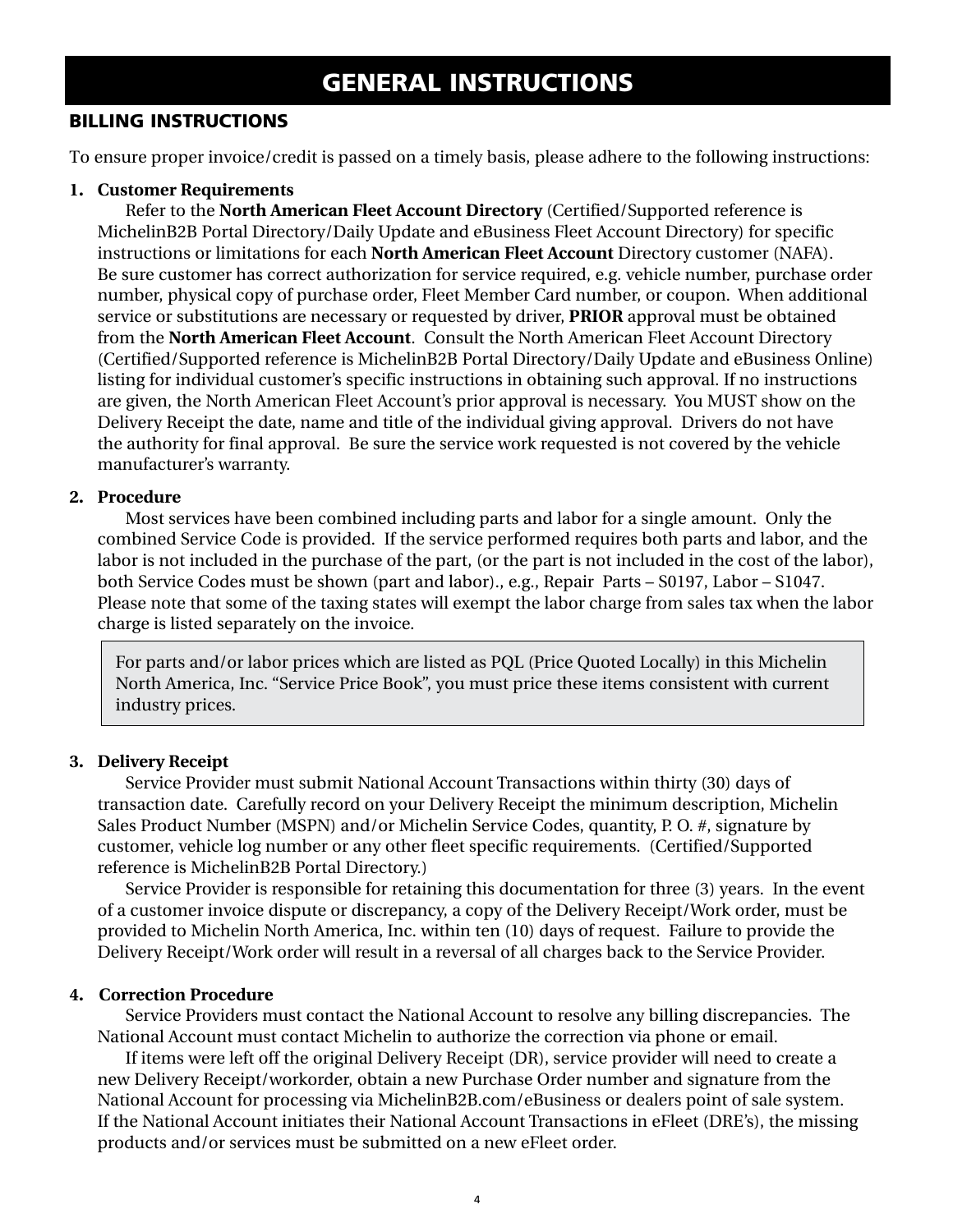# GENERAL INSTRUCTIONS

Michelin will reverse any unauthorized service work and/or part (not covered by the National Account purchase order) that is disputed by the National Account. It will be the responsibility of the Service Provider to resolve this dispute with the National Account. All National Account transactions billed incorrectly for overages, shortages, wrong product codes, missing/wrong information and incorrect quantities will not be corrected without approval from the National Account.

### MICHELINB2B.COM / eBUSINESS INSTRUCTIONS

### **SALES AND SERVICE PROVIDER'S RESPONSIBILITIES:**

1. Complete Delivery Receipt/Workorder form. Refer to the North America Fleet Account Directory for specific instructions or limitations for each NAFA Customer. The only certified reference is the current Fleet Account Directory posted to the MichelinB2B Portal and the associated daily updates.

The eBusiness "View Fleet Account Directory" online will reflect all current account/product/service information. The form (DR/Workorder) used to record transaction must be signed and have a P. O. # and all other information, (ex: vehicle #), if required by NAFA.

- 2. Provide a copy of the Delivery Receipt/Workorder to the NAFA, Public Utility and Government Agency customer, and maintain a file of signed Delivery Receipts/Workorder for future validation purposes for a period of three (3) years.
- 3. Ensure that National Account Transaction Delivery Receipt is submitted to Michelin via MichelinB2B/ eBusiness/process claims or electronically through point of sale system in a timely manner to avoid delays in processing (within six days of the transaction). DO NOT MAIL IN DR's.
- 4. Provide Michelin access to Delivery Receipts/Workorders upon request within 10 working days.
- 5. Transactions must be submitted within thirty (30) days of transaction date.
- 6. It is Servicing Dealers responsibility to verify in the North America Fleet Account (NAFA) Directory if the NAFA is credit card mandatory before providing service. (NOTE: Advise NAFA customer that credit card must be registered in MichelinB2B/Credit Card Management application. (Instructions for registering credit cards can be found on MichelinB2B or by calling Michelin Customer Service). If NAFA customer needs to register a onetime use, 'Orphan Card', this can be done by contacting Michelin Customer Service, during normal business hours.

It is the dealer's responsibility to obtain key credit card data to be used when processing transactions (1st and last 4 digits of credit card, name on card and expiration date). If the transaction cannot be processed with the credit card information provided, the Dealer must contact the National Account in order to review/verify that the credit card is registered and that the information is correct.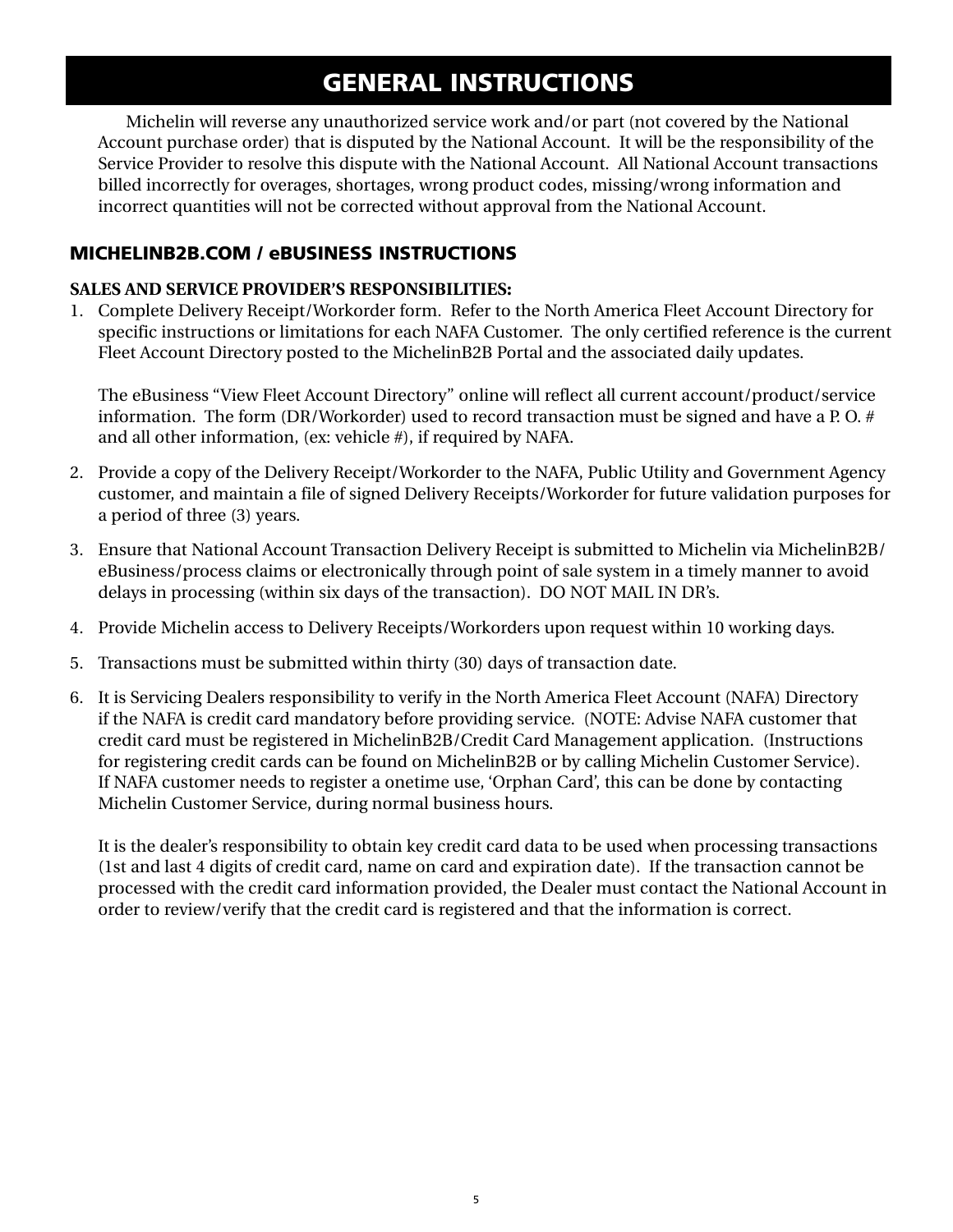# COMMERCIAL DEFINITIONS

### **AG –** Agricultural

**Dismount –** The act of removing a tire from a wheel or rim.

### **EM –** Earthmover

**Emergency Road Service (ERS) –** Service provided by a dispatched technician that is needed immediately to the vehicle location.

**Flat Repair (Nail Hole Repair) –** The proper repair of an puncture (injury in the crown area of the tire with a maximum diameter of 3/8 of an inch). The crown area is defined as the center of the tread approximately 1 to 1-1/2 inches in from each shoulder.

### **IND –** Industrial

**Mount –** The assembly or putting together of the wheel and tire components to form a rim wheel, including inflation.

**MRT –** Michelin Retread Technologies (Michelin brand retreads)

**OTR –** Off-the-Road

**Portal to Portal –** The Dealer's complete service interval, from beginning to end. Includes the Dealer's travel time to the service site, time spent completing service, and returning to the original start location OR at completion of service and departure for another customer site.

**Price Quoted Locally (PQL) –** Prices quoted by the local servicing dealer.

**Remove Wheel Assembly –** Properly lifting and securing vehicle and removing the tire/wheel assembly.

**Service Area –** The part of an employer's premises used for the servicing of wheel assembly, or any other place where an employee services the wheel assembly.

**Wheel –** The portion of a wheel assembly which provides the method of attachment of the assembly to the axle of a vehicle and also provides the means to contain the inflated portion of the assembly.

**Wheel Assembly –** The assemblage of tire, tube and liner (where appropriate), and wheel components.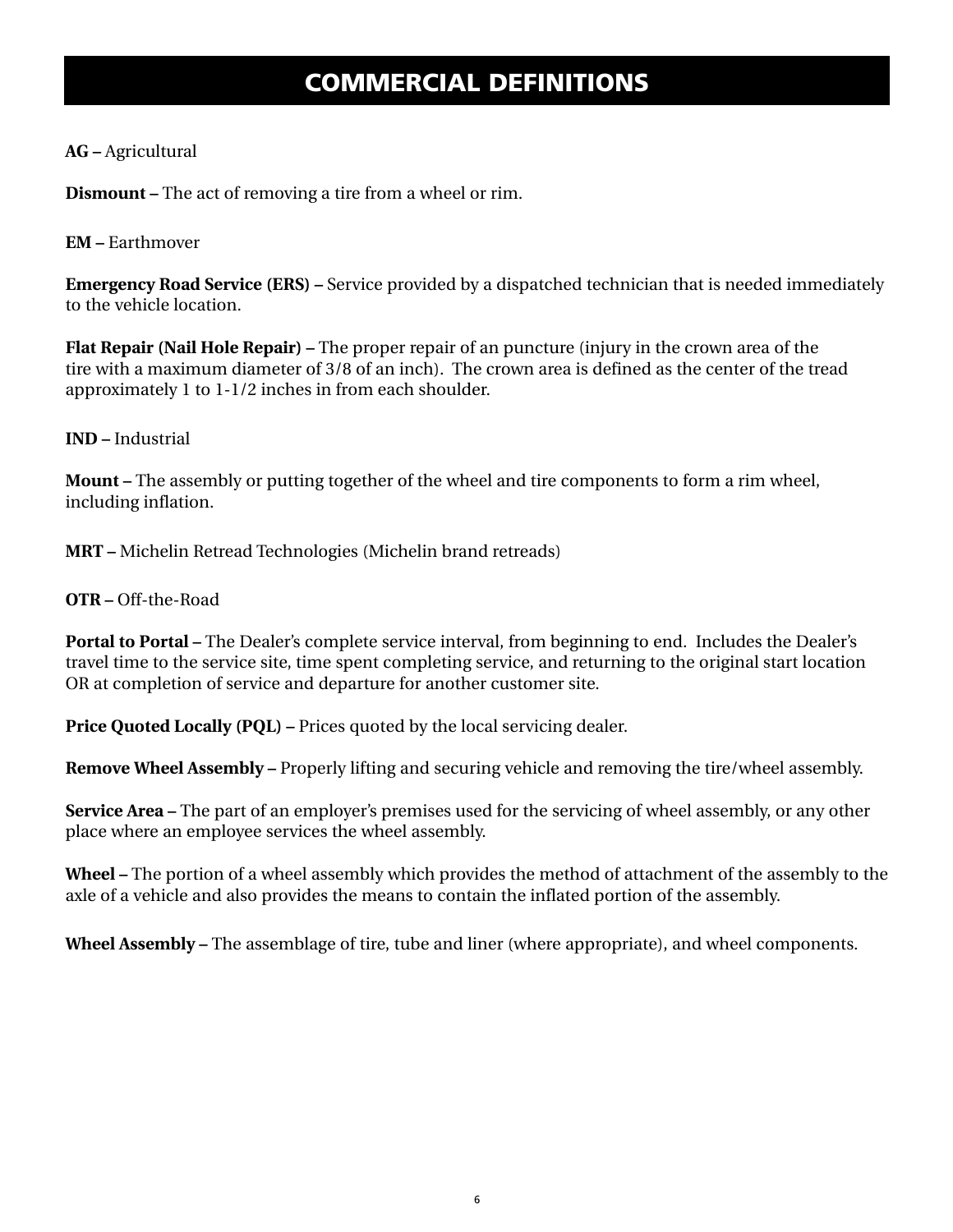# SECTION 1:

# SERVICES FOR AUTOMOBILES, VANS, SUVS AND LIGHT TRUCKS

Note: For a full list of Automobiles, Vans, SUVs and Light Truck services please refer to the MAST Passenger and Light Truck Service and Parts Price Book (MZZ42933) located at www.michelinb2b.com.

| <b>Automobiles, Vans, SUVs and Light Trucks with P-Metric Tires</b> |                                              |      |              |              |             |  |
|---------------------------------------------------------------------|----------------------------------------------|------|--------------|--------------|-------------|--|
| <b>CODE</b>                                                         | <b>SERVICE DESCRIPTION</b>                   | QTY. | <b>PARTS</b> | <b>LABOR</b> | <b>RATE</b> |  |
|                                                                     | Tire Installation - With Purchase - In Store | Each |              |              | N/C         |  |
| S0102                                                               | Passenger Rotate Mounted Tire                | Each |              |              | \$4.00      |  |
| S0161                                                               | New Valve - Snap-in Rubber with Tire Change  | Each |              |              | \$3.50      |  |
| S0257                                                               | New Valve - Metal with Tire Change           | Each |              |              | \$4.00      |  |
| S0500                                                               | Flat Repair, Remove, Repair, Mount           | Each |              |              | \$14.00     |  |
| S0501                                                               | Wheel                                        |      |              |              | <b>POL</b>  |  |

# Light Trucks, Vans, and SUVs Equipped with LT Size Tires

| <b>CODE</b> | <b>SERVICE DESCRIPTION</b>                          | OTY. | <b>PARTS</b> | <b>LABOR</b> | <b>RATE</b> |
|-------------|-----------------------------------------------------|------|--------------|--------------|-------------|
|             | Install Light Truck Tire - With Purchase - In Store | Each |              |              | N/C         |
| S0193       | Light Truck Tire Rotate Mounted Tire                | Each |              |              | \$4.00      |
| S0119       | New Valve - Snap-In Rubber with Tire Change         | Each |              |              | \$4.00      |
| S0165       | New Valve - Metal with Tire Change                  | Each |              |              | \$4.50      |
| S0504       | Flat Repair, Remove, Repair, Mount                  | Each |              |              | \$16.00     |
| S0505       | Flat Repair Off Vehicle                             | Each |              |              | \$14.00     |
| S0501       | Wheel                                               | Each |              |              | <b>POL</b>  |

# Wheel Balance – Computer Spin

| <b>CODE</b> | <b>SERVICE DESCRIPTION</b>                                 | OTY. | <b>PARTS</b> | <b>LABOR</b> | <b>RATE</b> |
|-------------|------------------------------------------------------------|------|--------------|--------------|-------------|
| S0183       | P-Metric Tires on Automobiles, Vans, SUVs and Light Trucks | Each |              |              | \$11.00     |
| S0506       | LT Size Tires on Light Trucks, SUV's and Vans              | Each |              |              | \$12.00     |
| S0251       | P/LT Wheel Balance – Custom Wheel – Each                   | Each |              |              | <b>POL</b>  |
| S0226       | LT Spin Balance – On Vehicle                               | Each |              |              | <b>POL</b>  |

| <b>Others</b> |                                                     |      |              |              |             |  |
|---------------|-----------------------------------------------------|------|--------------|--------------|-------------|--|
| <b>CODE</b>   | <b>SERVICE DESCRIPTION</b>                          | QTY. | <b>PARTS</b> | <b>LABOR</b> | <b>RATE</b> |  |
| S0507         | Mount P/LT Tire without Purchase                    | Each | \$10.00      |              | N/C         |  |
| S0379         | Scrap Tire Disposal Parts and Labor                 | Each | PQL          |              | \$4.00      |  |
| S0258         | Tire Studding Parts and Labor                       | Each | <b>POL</b>   |              | \$4.00      |  |
| S0206         | Tire Pressure Monitoring System Recalibration/Reset | Each | <b>POL</b>   |              | \$4.50      |  |
| S0221         | Tire Pressure Monitoring System Sensor              | Each | <b>POL</b>   |              | \$16.00     |  |
| S0222         | Tire Pressure Monitoring System Service Kit         | Each | <b>POL</b>   |              | \$14.00     |  |

PQL - Price Quoted Locally

Dealer must have the Fleet Customers approval for all itemized charges.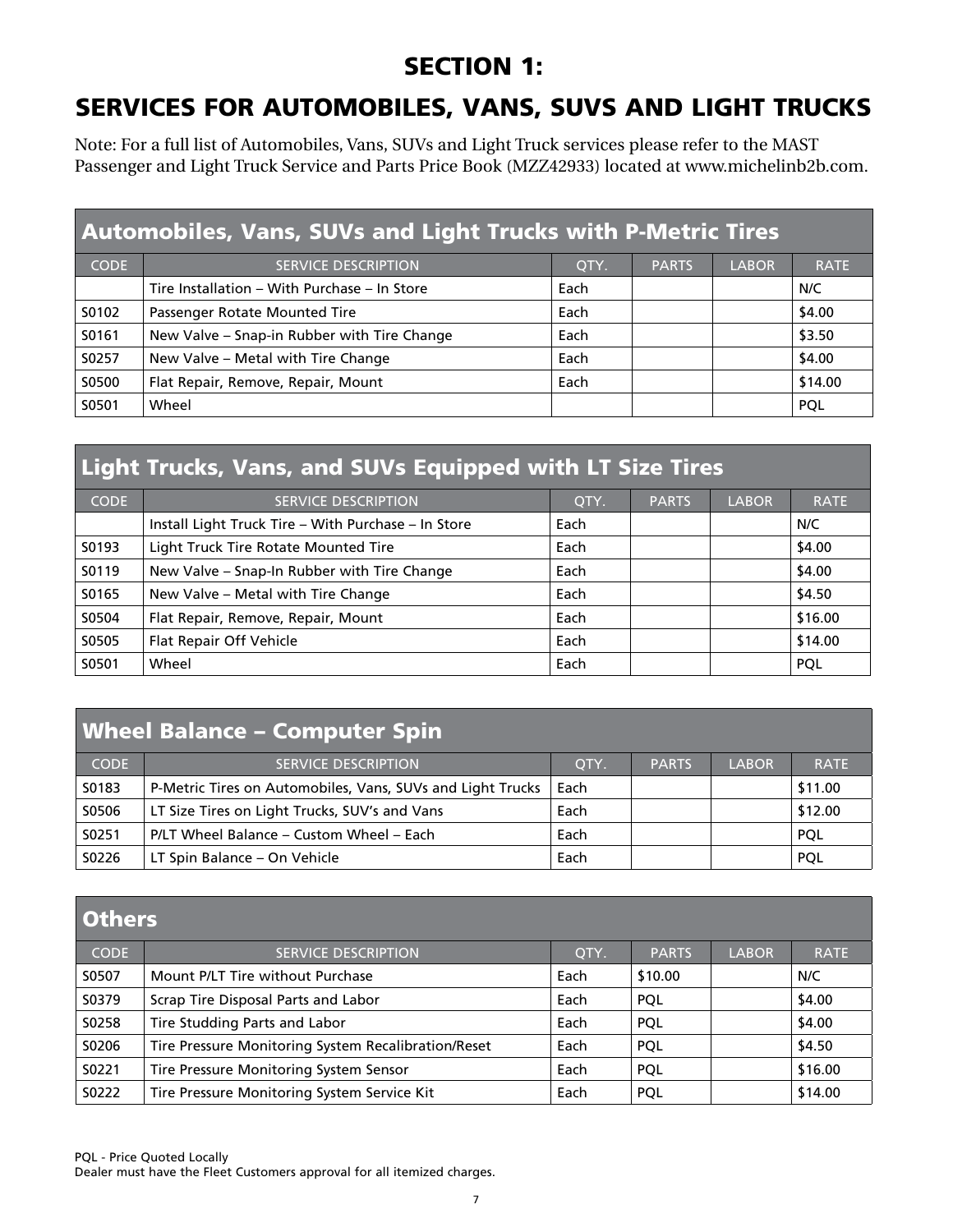# SECTION 2:

# SERVICES FOR COMMERCIAL TRUCK VEHICLES

# EMERGENCY ROAD SERVICE (ERS)

Use of Emergency Road Service (ERS) codes requires the dispatch of a technician and service vehicle to the site of the Fleet Customer's vehicle. Service hours are billable in 15 minute increments and are calculated portal to portal from the time of departure to the time of return (technician's home, company shop, etc.) or departure for another Customer site, whichever comes first. They are also subject to minimum hourly charges.

| Regular Hours of Service $\vert$ 7:30 am – 5:00 pm M-F |                                       | 1 Hour Minimum |
|--------------------------------------------------------|---------------------------------------|----------------|
| After Hour Service                                     | 5:01 pm – 7:29 am M-F,                | 2 Hour Minimum |
|                                                        | All day Sat, Sun and Listed Holidays* |                |

\*US Holidays: New Year's Day, Memorial Day, Independence Day, Labor Day, Thanksgiving Day, and Christmas Day

Hourly ERS rates include the following:

- Mount/Dismount Charges
- Install/Remove Wheel Assembly
- Flat Repair Labor and Parts (including patch and cement)
- Miscellaneous Labor
- Inside Dual Charges
- Mileage Travelled

# FUEL SURCHARGE

- Michelin reserves the right to implement a fuel surcharge as market conditions warrant on Emergency Road Service Transactions. Any surcharge will reference the current published diesel price as reported by [www.eia.gov](http://www.eia.gov).
- The most current surcharge details can always be found on the [www.michelinb2b.com](http://www.michelinb2b.com) portal.

| <b>Truck Emergency Road Service Call Rates</b> |                                 |                                                                        |             |  |  |  |
|------------------------------------------------|---------------------------------|------------------------------------------------------------------------|-------------|--|--|--|
| <b>CODE</b>                                    | <b>SERVICE DESCRIPTION</b>      | <b>INCLUDES</b>                                                        | <b>RATE</b> |  |  |  |
| S <sub>1043</sub>                              | ERS Hours $7:30$ am $-5:00$ pm  | Mount, dismount, install, remove, flat repair,<br>inside dual, mileage | \$107.00    |  |  |  |
| S1044                                          | ERS Hours 5:01 pm - 7:30 am     | Mount, dismount, install, remove, flat repair,<br>inside dual, mileage | \$129.00    |  |  |  |
| S0514                                          | <b>Towing Service</b>           |                                                                        | <b>POL</b>  |  |  |  |
| S0513                                          | Service Vehicle Tolls           |                                                                        | <b>POL</b>  |  |  |  |
| S0230                                          | Non Michelin Brand Tire         | Any tire not branded Michelin                                          | <b>POL</b>  |  |  |  |
| S0643                                          | Non Michelin Brand Retread      |                                                                        | <b>POL</b>  |  |  |  |
| M2381                                          | FET Non Michelin Brand New Tire |                                                                        | <b>POL</b>  |  |  |  |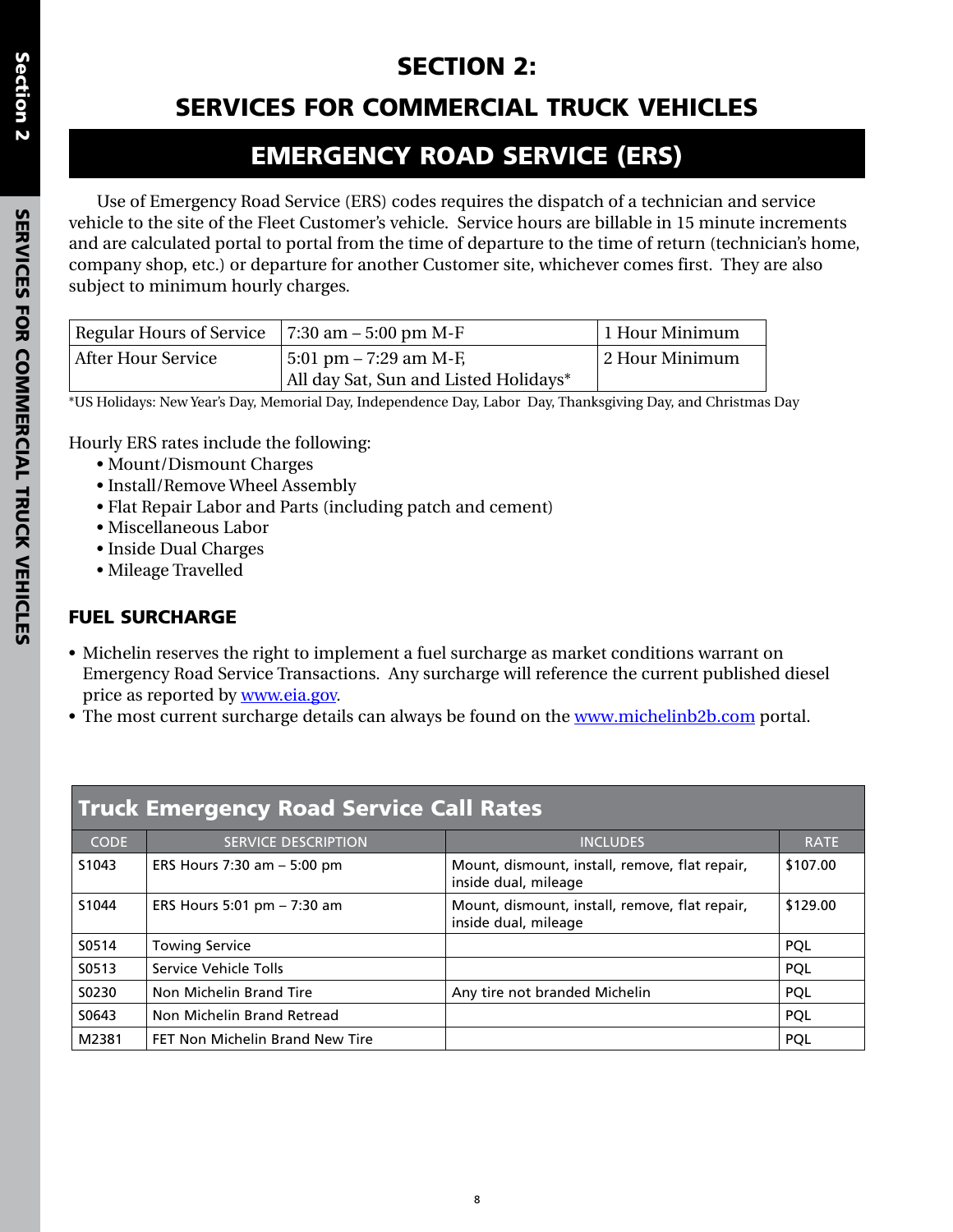# SERVICES FOR COMMERCIAL TRUCK VEHICLES SERVICES FOR COMMERCIAL TRUCK VEHICLES

### NAFA, Public Utility and Government Agency Customer Information:

It is the policy of Michelin North America, Inc. that the independent retailer or distributor shall properly and safely service every vehicle, and in the interest of highway safety, the right is reserved to refuse to service any vehicle if it cannot be made completely safe and road-worthy.

Automotive parts and service limited warranties are available and provided by the servicing retailer or distributor.

If retailer or distributor recommends certain specific parts or service required for satisfactory performance of work and such is declined by an authorized representative of your company and so noted on the delivery receipt, the parts or service warranty offered through the retailer or distributor on the work done and parts installed could be void.

# Services Provided at Any Site (ERS, Dealer, or Fleet Customer)

Only codes located in "Truck Emergency Road Service Call Rates" section (page 8) or this section can be combined with S1043 or S1044 but must have prior authorization by the national account customer.

| <b>CODE</b> | <b>SERVICE DESCRIPTION</b>                                   | <b>INCLUDES</b>                                                                          | <b>RATE</b> |
|-------------|--------------------------------------------------------------|------------------------------------------------------------------------------------------|-------------|
| S0197       | Miscellaneous Wheel / Vehicle Part                           | Any part not included in service price list. Must<br>enter description.                  | <b>PQL</b>  |
| S0631       | Valve Stem                                                   | Standard valve stem                                                                      | \$7.75      |
| S0838       | Aluminum Valve Stem                                          | Aluminum valve stem                                                                      | <b>PQL</b>  |
| S0807       | Valve Cap (Flow Through)                                     | Flow through valve cap (double seal)                                                     | <b>PQL</b>  |
| S1207       | Valve Stem with Flow Through                                 | Standard valve stem with flow through cap                                                | <b>PQL</b>  |
| S1208       | Aluminum Valve Stem with Flow Through                        | Aluminum valve stem with flow through cap                                                | PQL         |
| S0641       | Scrap Disposal                                               |                                                                                          | <b>PQL</b>  |
| S1000       | MICHELIN <sup>®</sup> X One <sup>®</sup> Tire Scrap Disposal |                                                                                          | \$14.25     |
| S0802       | New Wheel or Rim                                             |                                                                                          | <b>PQL</b>  |
| S0840       | Used Wheel or Rim                                            |                                                                                          | <b>PQL</b>  |
| S0842       | Mud Flap                                                     |                                                                                          | <b>PQL</b>  |
| S0514       | <b>Towing Service</b>                                        |                                                                                          | <b>PQL</b>  |
| S1196       | <b>Travel Plaza MRT Fee</b>                                  | Applies to each MICHELIN® Retread purchased from<br>an MCSN affiliated Travel Plaza only | \$10.00     |
| G7874       | <b>MRT Retread</b>                                           | MICHELIN <sup>®</sup> Retread                                                            | <b>PQL</b>  |
| G8072       | Casing(s) Sold to Fleet                                      | Any casing purchased by fleet customer from<br>servicing dealer.                         | PQL         |
| G8140       | Casing(s) Sold to Dealer                                     | Any casing purchased from fleet customer by<br>servicing dealer.                         | PQL         |

### Scheduled Services Provided at the Fleet Customer Site

| <b>CODE</b> | <b>SERVICE DESCRIPTION</b>         | <b>INCLUDES</b>                                                         | <b>RATE</b> |
|-------------|------------------------------------|-------------------------------------------------------------------------|-------------|
| S1045*      | Service Hours $7:30$ am $-5:00$ pm | Not inclusive. Rate and work is negotiated<br>between fleet and dealer. | <b>POL</b>  |
| S1046*      | Service Hours 5:00 pm $- 7:30$ am  | Not inclusive. Rate and work is negotiated<br>between fleet and dealer. | <b>POL</b>  |

\* Codes S1045 and S1046 can be combined with any other codes with the exception of S1043 or S1044.

\* Codes S1045 and S1046 can be used stand alone as an hourly rate or combined to include piece work. The billing method must be agreed upon between the national account customer and dealer prior to commencement of service work.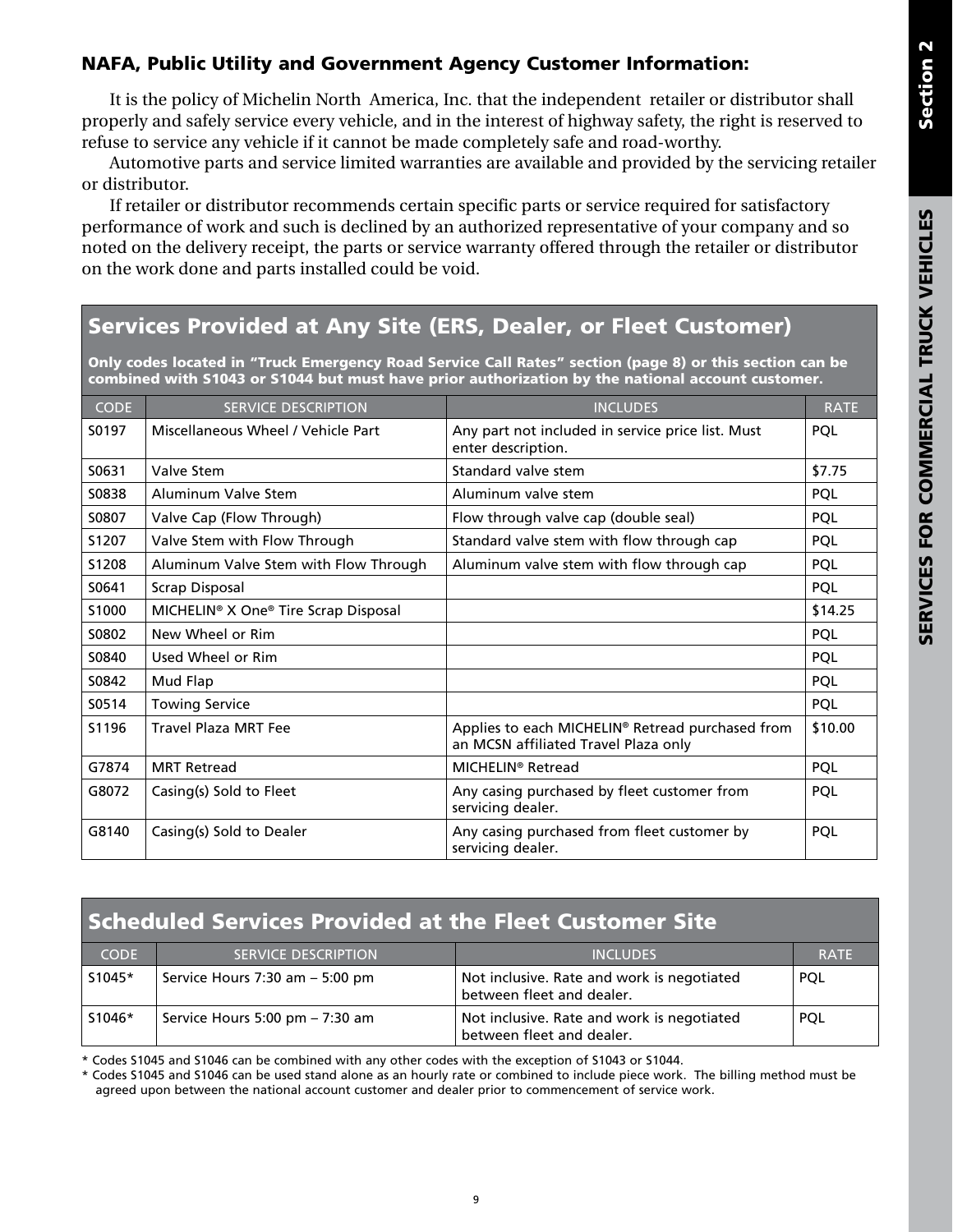# Services Provided at the Dealer or Fleet Customer Site

| <b>CODE</b> | <b>SERVICE DESCRIPTION</b>             | <b>INCLUDES</b>                                         | <b>RATE</b> |
|-------------|----------------------------------------|---------------------------------------------------------|-------------|
| S0633       | Dismount Tire from Loose Wheel         | Dismount only                                           | \$11.25     |
| S0634       | Mount Tire on Loose Wheel              | Mount only                                              | \$11.25     |
| S0636       | Dismount and Mount Tire on Loose Wheel | Dismount and mount only                                 | \$22.25     |
| S0779       | Inside Dual Assembly                   | Any work done on inside dual with exception<br>of ERS   | \$4.75      |
| S1125       | Tire Change on Vehicle                 | Remove assembly, dismount, mount, reinstall<br>assembly | \$41.25     |
| S0639       | <b>Balancing Including Weights</b>     |                                                         | \$32.75     |
| S0637       | Flat Repair on Vehicle                 | Remove assembly, dismount, repair, mount,<br>reinstall  | \$50.75     |
| S0638       | Flat Repair on Wheel/Rim               | Dismount, repair, mount                                 | \$31.75     |
| S0813       | Remove and Install Wheel Assembly      | Remove and install entire wheel assembly only           | \$19.00     |
| S0814       | Remove Wheel Assembly                  | Remove wheel assembly only                              | \$9.50      |
| S0815       | Install Wheel Assembly                 | Install wheel assembly only                             | \$9.50      |

|             | <b>MICHELIN<sup>®</sup> X One<sup>®</sup> Tire Services</b>                        |                                                                                                      |             |  |  |
|-------------|------------------------------------------------------------------------------------|------------------------------------------------------------------------------------------------------|-------------|--|--|
| <b>CODE</b> | <b>SERVICE DESCRIPTION</b>                                                         | <b>INCLUDES</b>                                                                                      | <b>RATE</b> |  |  |
| S1126       | MICHELIN <sup>®</sup> X One <sup>®</sup> Tire Change on Vehicle                    | Remove MICHELIN® X One® tire assembly,<br>dismount, mount, reinstall assembly                        | \$62.25     |  |  |
| S0778       | MICHELIN <sup>®</sup> X One <sup>®</sup> Tire Dismount and Mount<br>on Wheel       | Dismount and mount MICHELIN <sup>®</sup> X One <sup>®</sup> tire only                                | \$39.00     |  |  |
| S0780       | MICHELIN <sup>®</sup> X One <sup>®</sup> Tire Dismount from Wheel                  | Dismount MICHELIN <sup>®</sup> X One <sup>®</sup> tire from wheel only                               | \$19.50     |  |  |
| S0781       | MICHELIN <sup>®</sup> X One <sup>®</sup> Tire Mount on Wheel                       | Mount MICHELIN <sup>®</sup> X One <sup>®</sup> tire on wheel only                                    | \$19.50     |  |  |
| S1083       | MICHELIN <sup>®</sup> X One <sup>®</sup> Tire Flat Repair on Wheel/<br><b>Rim</b>  | Dismount, repair and mount MICHELIN® X One®<br>tire                                                  | \$43.25     |  |  |
| S1084       | MICHELIN <sup>®</sup> X One <sup>®</sup> Tire Flat Repair on Vehicle               | Remove MICHELIN <sup>®</sup> X One <sup>®</sup> tire assembly,<br>dismount, repair, mount, reinstall | \$66.50     |  |  |
| S1127       | MICHELIN <sup>®</sup> X One <sup>®</sup> Tire Remove and Install<br>Wheel Assembly | Remove and install entire MICHELIN <sup>®</sup> X One <sup>®</sup> tire<br>wheel assembly only       | \$23.25     |  |  |
| S1000       | MICHELIN <sup>®</sup> X One <sup>®</sup> Tire Scrap Disposal                       |                                                                                                      | \$14.25     |  |  |

| <b>Miscellaneous Truck Services</b> |                                    |                                                        |             |  |  |
|-------------------------------------|------------------------------------|--------------------------------------------------------|-------------|--|--|
| <b>CODE</b>                         | <b>SERVICE DESCRIPTION</b>         | <b>INCLUDES</b>                                        | <b>RATE</b> |  |  |
| S0811                               | Vehicle Tire Inspection            | Air pressure and tire tread depth check of vehicle     | <b>PQL</b>  |  |  |
| S0801                               | Tire / Wheel Match Mounting        |                                                        | <b>PQL</b>  |  |  |
| S0514                               | <b>Towing Service</b>              |                                                        | <b>PQL</b>  |  |  |
| S0752                               | Vehicle Alignment Check            |                                                        | <b>POL</b>  |  |  |
| S0835                               | Vehicle Alignment                  |                                                        | <b>PQL</b>  |  |  |
| S0809                               | Tire Branding                      |                                                        | <b>PQL</b>  |  |  |
| S0153                               | <b>Miscellaneous Tire Services</b> | Service related items only. Use S0197 for Parts.       | <b>POL</b>  |  |  |
| S1047                               | Service Hours (Mechanical)         | Hourly rate for mechanical work                        | <b>POL</b>  |  |  |
| S1042                               | Delivery Charge                    | For pickup and delivery of tires, wheels, and retreads | <b>POL</b>  |  |  |
| S0641                               | Scrap Disposal                     |                                                        | <b>POL</b>  |  |  |

PQL - Price Quoted Locally Dealer must have the Fleet Customers approval for all itemized charges.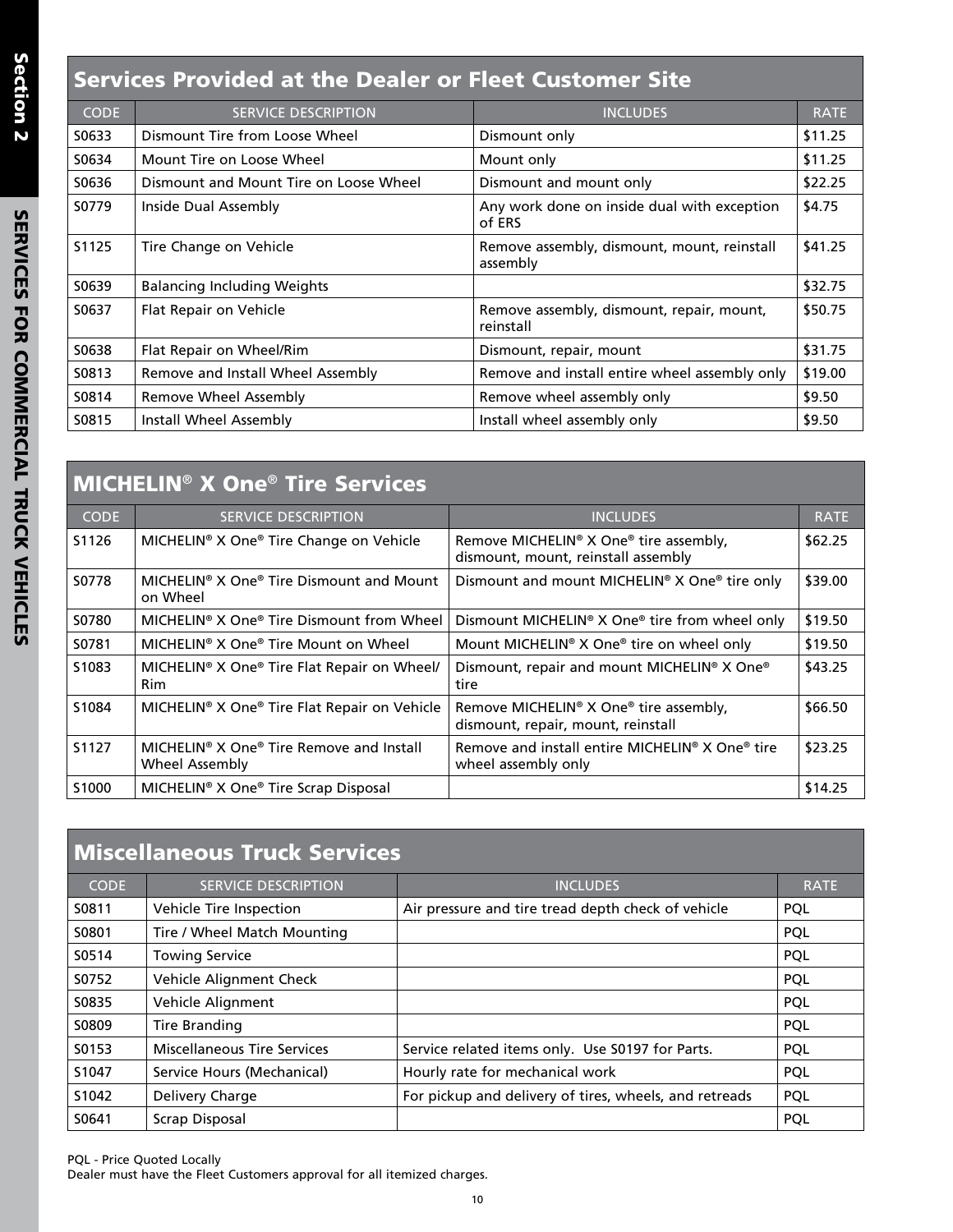|             | <b>Truck and Vehicle Parts</b>        |                                                                         |             |  |  |  |
|-------------|---------------------------------------|-------------------------------------------------------------------------|-------------|--|--|--|
| <b>CODE</b> | <b>SERVICE DESCRIPTION</b>            | <b>INCLUDES</b>                                                         | <b>RATE</b> |  |  |  |
| S0807       | Valve Cap (Flow Through)              | Double seal valve cap                                                   | <b>POL</b>  |  |  |  |
| S0808       | Valve Cap (Metal)                     | Standard metal valve cap                                                | <b>POL</b>  |  |  |  |
| S0838       | Aluminum Valve Stem                   | Aluminum valve stem                                                     | <b>PQL</b>  |  |  |  |
| S0839       | Valve Stem Extension                  |                                                                         | <b>PQL</b>  |  |  |  |
| S0631       | Valve Stem                            | Standard valve stem                                                     | \$7.75      |  |  |  |
| S1207       | Valve Stem with Flow Through          | Standard valve stem with flow through cap                               | <b>PQL</b>  |  |  |  |
| S1208       | Aluminum Valve Stem with Flow Through | Aluminum valve stem with flow through cap                               | <b>PQL</b>  |  |  |  |
| S0197       | Miscellaneous Wheel / Vehicle Part    | Any part not included in service price list.<br>Must enter description. | <b>PQL</b>  |  |  |  |
| S0777       | Alignment Part                        |                                                                         | <b>POL</b>  |  |  |  |
| S0802       | New Wheel or Rim                      |                                                                         | <b>PQL</b>  |  |  |  |
| S0840       | Used Wheel or Rim                     |                                                                         | <b>PQL</b>  |  |  |  |
| S0842       | Mud Flap                              |                                                                         | <b>POL</b>  |  |  |  |
|             |                                       |                                                                         |             |  |  |  |

# Wheel Refurbishing and Polishing

| <b>CODE</b>       | <b>SERVICE DESCRIPTION</b>                                       | <b>INCLUDES</b>                                                                   | <b>RATE</b> |
|-------------------|------------------------------------------------------------------|-----------------------------------------------------------------------------------|-------------|
| S0800             | Wheel Refurbishing                                               | Basic wheel refurbishing (non powder coat)                                        | <b>POL</b>  |
| S0806             | Wheel Refurbishing Powder Coat                                   | Wheel refurbishing including standard powder<br>coat                              | <b>POL</b>  |
| S1135             | Premium Wheel Refurbishing with Rust<br>Inhibitor – Color        | Wheel refurbishing with rust inhibitor $-$ color                                  | <b>POL</b>  |
| S1134             | Standard Wheel Refurbishing with Rust<br>Inhibitor – BWG         | Wheel refurbishing with rust inhibitor $-$<br>black, white or gray only           | <b>POL</b>  |
| S1197             | MICHELIN® X One® Wheel Refurbishing -<br><b>BWG</b>              | MICHELIN® X One® wheel refurbishing $-$<br>black, white or gray only              | <b>POL</b>  |
| S1198             | MICHELIN® X One® Wheel Refurbishing<br>with Rust Inhibitor - BWG | MICHELIN® X One® wheel refurbishing with rust<br>inhibitor - black, white or gray | <b>POL</b>  |
| S <sub>1203</sub> | Polish Inside                                                    | Polishing inside of aluminum wheel only                                           | <b>POL</b>  |
| S1204             | Polish Outside                                                   | Polishing outside of aluminum wheel only                                          | <b>POL</b>  |
| S1205             | Polish Both                                                      | Polishing entire aluminum wheel (inside and out)                                  | <b>PQL</b>  |
| S1206             | Polish MICHELIN <sup>®</sup> X One <sup>®</sup> Wheel            | Polishing of MICHELIN® X One® aluminum wheel                                      | <b>POL</b>  |

| <b>Truck Competitive Brand Tires, Retreads and Repairs</b> |                                 |             |  |  |
|------------------------------------------------------------|---------------------------------|-------------|--|--|
| <b>CODE</b>                                                | <b>SERVICE DESCRIPTION</b>      | <b>RATE</b> |  |  |
| S0230                                                      | Non Michelin Brand New Tire     | <b>POL</b>  |  |  |
| S0643                                                      | Non Michelin Brand Retread      | <b>POL</b>  |  |  |
| M2381                                                      | FET Non Michelin Brand New Tire | <b>POL</b>  |  |  |
| S0644                                                      | Non MRT Section Repair          | PQL         |  |  |
| S0645                                                      | Non MRT Spot Repair             | <b>POL</b>  |  |  |
| S0646                                                      | Non MRT Nail Hole Repair        | <b>POL</b>  |  |  |
| S0649                                                      | Non MRT Section with Retread    | PQL         |  |  |
| S0650                                                      | Non MRT Spot with Retread       | <b>POL</b>  |  |  |
| S0651                                                      | Non MRT Nail Hole with Retread  | <b>POL</b>  |  |  |

PQL - Price Quoted Locally

Dealer must have the Fleet Customers approval for all itemized charges.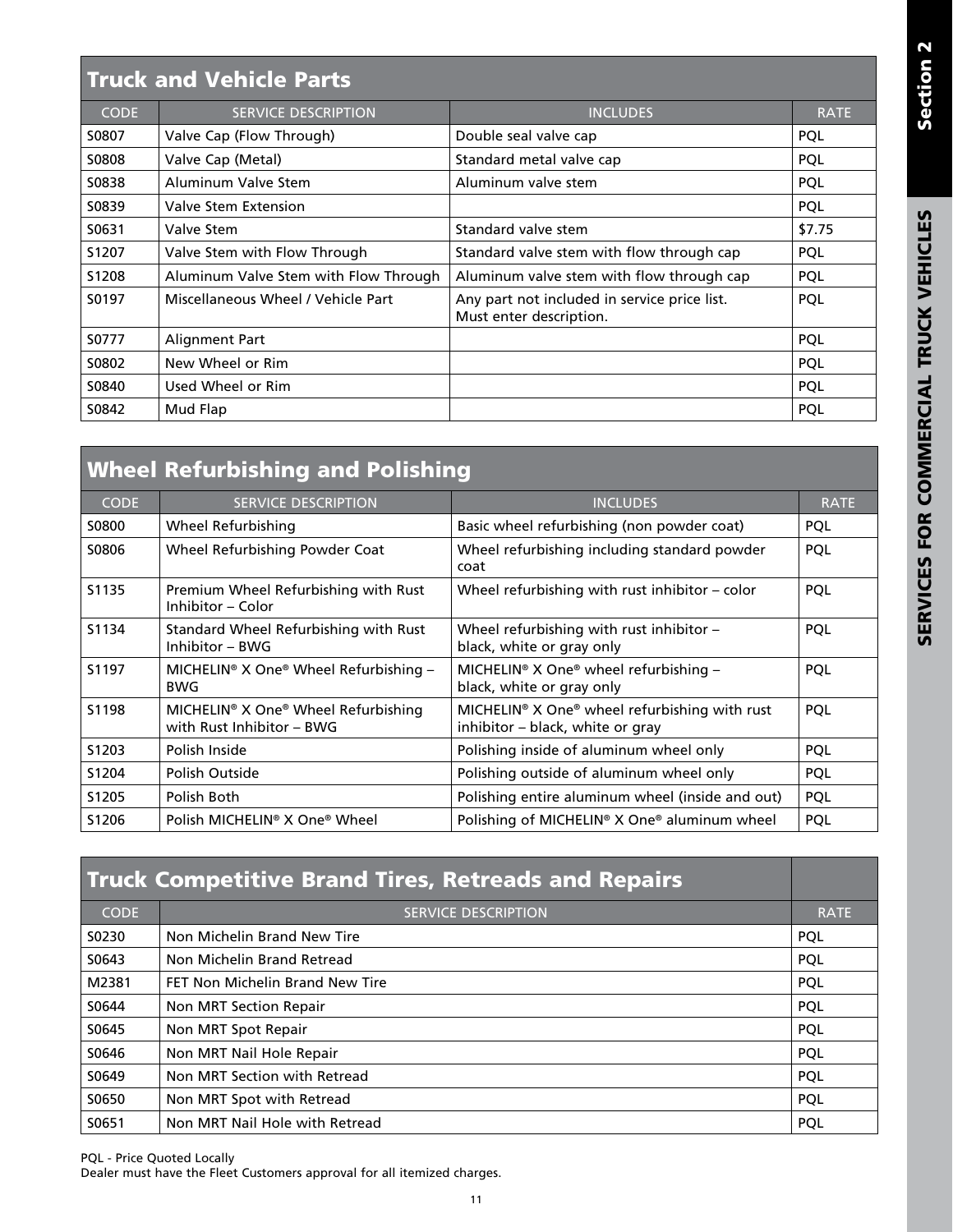# SECTION 3:

# SERVICES FOR MICHELIN RETREADS (MRT)

# GENERAL INSTRUCTIONS

## MICHELIN RETREAD TECHNOLOGIES

The Michelin Retread Technologies (MRT) Galaxy Program provides Delivery Receipt (DR)-based invoicing for services provided to Michelin North American Fleet Account (NAFA) Customers. Please refer to the current Michelin Retread Technologies Suggested Fleet Price List for details on how to use this program.

Please note that when the "Service Code" is used on the DR, the Dealer Price (PQL) applies; when the "Related MSPN" is used, the Suggested Fleet Price process applies.

| <b>Galaxy Program (MRT Retreads and Casings)</b> |                            |                                                              |             |  |
|--------------------------------------------------|----------------------------|--------------------------------------------------------------|-------------|--|
| <b>CODE</b>                                      | <b>SERVICE DESCRIPTION</b> | <b>INCLUDES</b>                                              | <b>RATE</b> |  |
| G7874                                            | <b>MRT Retread</b>         | MICHELIN <sup>®</sup> retread priced by the servicing dealer | <b>POL</b>  |  |
| G8140                                            | Casing(s) Sold To Dealer   | Casings credited to the fleet by the servicing dealer        | <b>POL</b>  |  |
| G8072                                            | Casing(s) Sold To Fleet    | Casings sold to fleet by servicing dealer                    | <b>POL</b>  |  |

|  |  | <b>MRT Repairs - Repaired During Retread Process</b> |  |  |  |
|--|--|------------------------------------------------------|--|--|--|
|--|--|------------------------------------------------------|--|--|--|

| <b>CODE</b> | <b>SERVICE DESCRIPTION</b>        | <b>INCLUDES</b>               | <b>RATE</b> |
|-------------|-----------------------------------|-------------------------------|-------------|
| R0800       | Non-Reinforced Nail Hole          | <b>During Retread Process</b> | PQL         |
| R0811       | Section Repair Radial Spot Repair | <b>During Retread Process</b> | PQL         |
| R0820       | Reinforced Nail Hole #20          | <b>During Retread Process</b> | <b>PQL</b>  |
| R0822       | Section Repair #22                | <b>During Retread Process</b> | <b>PQL</b>  |
| R0811       | Section Repair Radial Spot Repair | <b>During Retread Process</b> | <b>PQL</b>  |
| R0812       | Section Repair Radial Bead Repair | <b>During Retread Process</b> | <b>PQL</b>  |
| R0824       | Section Repair #24                | <b>During Retread Process</b> | <b>PQL</b>  |
| R0826       | Section Repair #26                | <b>During Retread Process</b> | <b>PQL</b>  |
| R0833       | Section Repair #33                | <b>During Retread Process</b> | PQL         |
| R0835       | Section Repair #35                | <b>During Retread Process</b> | <b>PQL</b>  |
| R0837       | Section Repair #37                | <b>During Retread Process</b> | <b>PQL</b>  |
| R0840       | Section Repair #40                | <b>During Retread Process</b> | <b>PQL</b>  |
| R0842       | Section Repair #42                | <b>During Retread Process</b> | <b>PQL</b>  |
| R0844       | Section Repair #44                | <b>During Retread Process</b> | <b>PQL</b>  |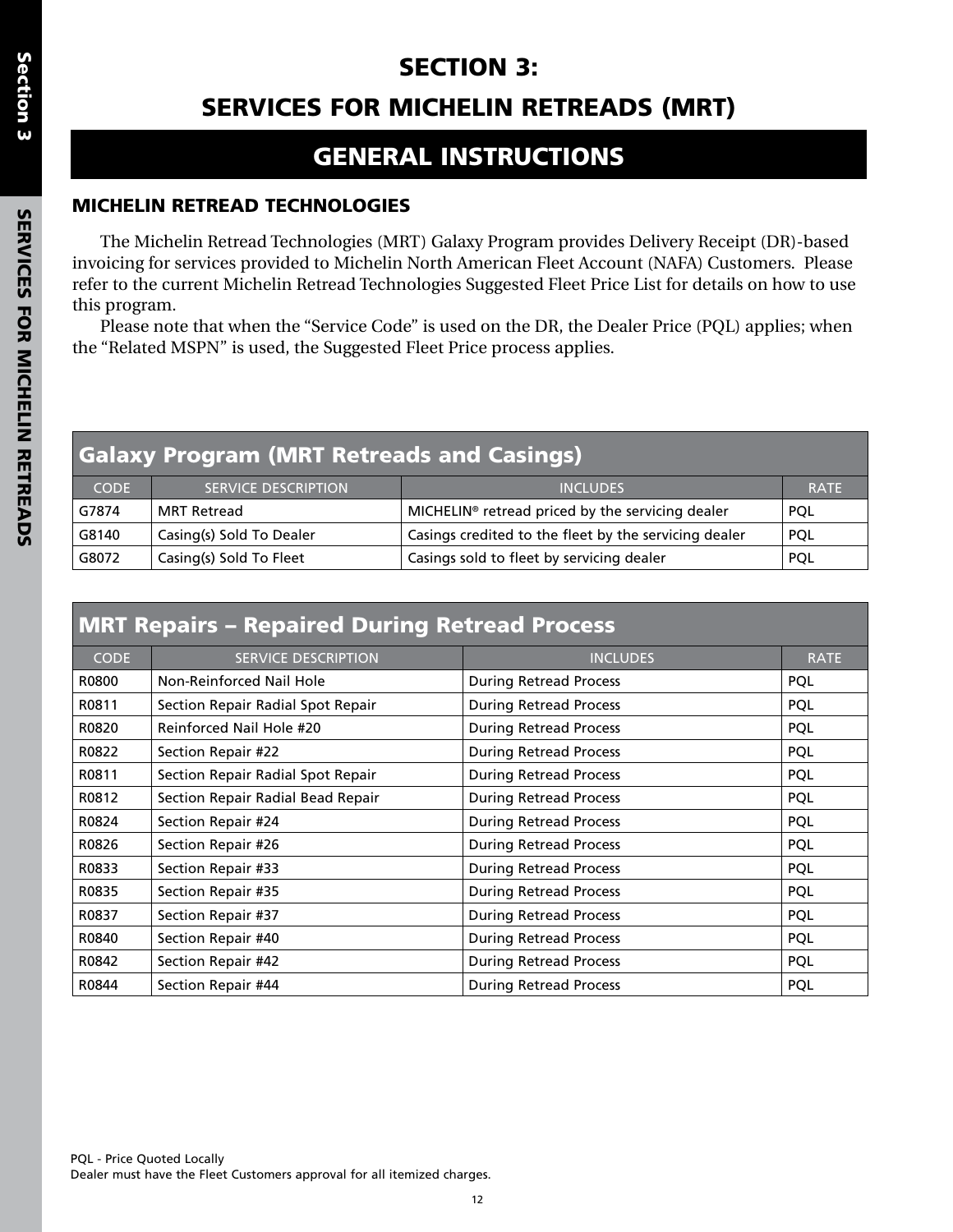# Radial MRT Repairs – Repair Only

| <b>CODE</b> | <b>SERVICE DESCRIPTION</b>        | <b>INCLUDES</b>           | <b>RATE</b> |
|-------------|-----------------------------------|---------------------------|-------------|
| R0400       | Non-Reinforced Nail Hole          | Tire Repair Only - Radial | <b>PQL</b>  |
| R0411       | Section Repair Radial Spot Repair | Tire Repair Only - Radial | <b>POL</b>  |
| R0412       | Section Repair Radial Bead Repair | Tire Repair Only - Radial | <b>PQL</b>  |
| R0420       | Reinforced Nail Hole #20          | Tire Repair Only - Radial | <b>PQL</b>  |
| R0422       | Section Repair #22                | Tire Repair Only - Radial | <b>PQL</b>  |
| R0424       | Section Repair #24                | Tire Repair Only - Radial | PQL         |
| R0426       | Section Repair #26                | Tire Repair Only - Radial | <b>PQL</b>  |
| R0433       | Section Repair #33                | Tire Repair Only - Radial | <b>PQL</b>  |
| R0435       | Section Repair #35                | Tire Repair Only - Radial | <b>PQL</b>  |
| R0437       | Section Repair #37                | Tire Repair Only - Radial | <b>PQL</b>  |
| R0440       | Section Repair #40                | Tire Repair Only - Radial | PQL         |
| R0442       | Section Repair #42                | Tire Repair Only - Radial | <b>PQL</b>  |
| R0444       | Section Repair #44                | Tire Repair Only - Radial | <b>PQL</b>  |
| G8139       | <b>MRT Repair Units</b>           | Brake Skid Repair         | <b>POL</b>  |
|             |                                   |                           |             |

# Bias MRT Repairs – Repair Only

| <b>CODE</b> | <b>SERVICE DESCRIPTION</b>  | <b>INCLUDES</b>         | <b>RATE</b> |
|-------------|-----------------------------|-------------------------|-------------|
| R0600       | Non-Reinforced Repair/ Bias | Tire Repair Only - Bias | <b>POL</b>  |
| R0602       | Reinforced Repair / Bias    | Tire Repair Only - Bias | <b>PQL</b>  |
| R0603       | Section Repair, 603 BP3     | Tire Repair Only - Bias | <b>PQL</b>  |
| R0604       | Section Repair, 604 BP4     | Tire Repair Only - Bias | <b>PQL</b>  |
| R0605       | Section Repair, 605 BP5     | Tire Repair Only - Bias | <b>PQL</b>  |
| R0606       | Section Repair, 606 BP6     | Tire Repair Only - Bias | <b>PQL</b>  |
| R0607       | Section Repair, 607 BP7     | Tire Repair Only - Bias | <b>PQL</b>  |
| R0608       | Section Repair, 608 BP8     | Tire Repair Only - Bias | <b>POL</b>  |
| R0609       | Section Repair, 609 BP9     | Tire Repair Only - Bias | <b>POL</b>  |
| R0610       | Section Repair, 610 BP10    | Tire Repair Only – Bias | <b>PQL</b>  |
| R0611       | Spot Repair / Bias          | Tire Repair Only - Bias | <b>PQL</b>  |
| R0612       | Bead Repair / Bias          | Tire Repair Only - Bias | PQL         |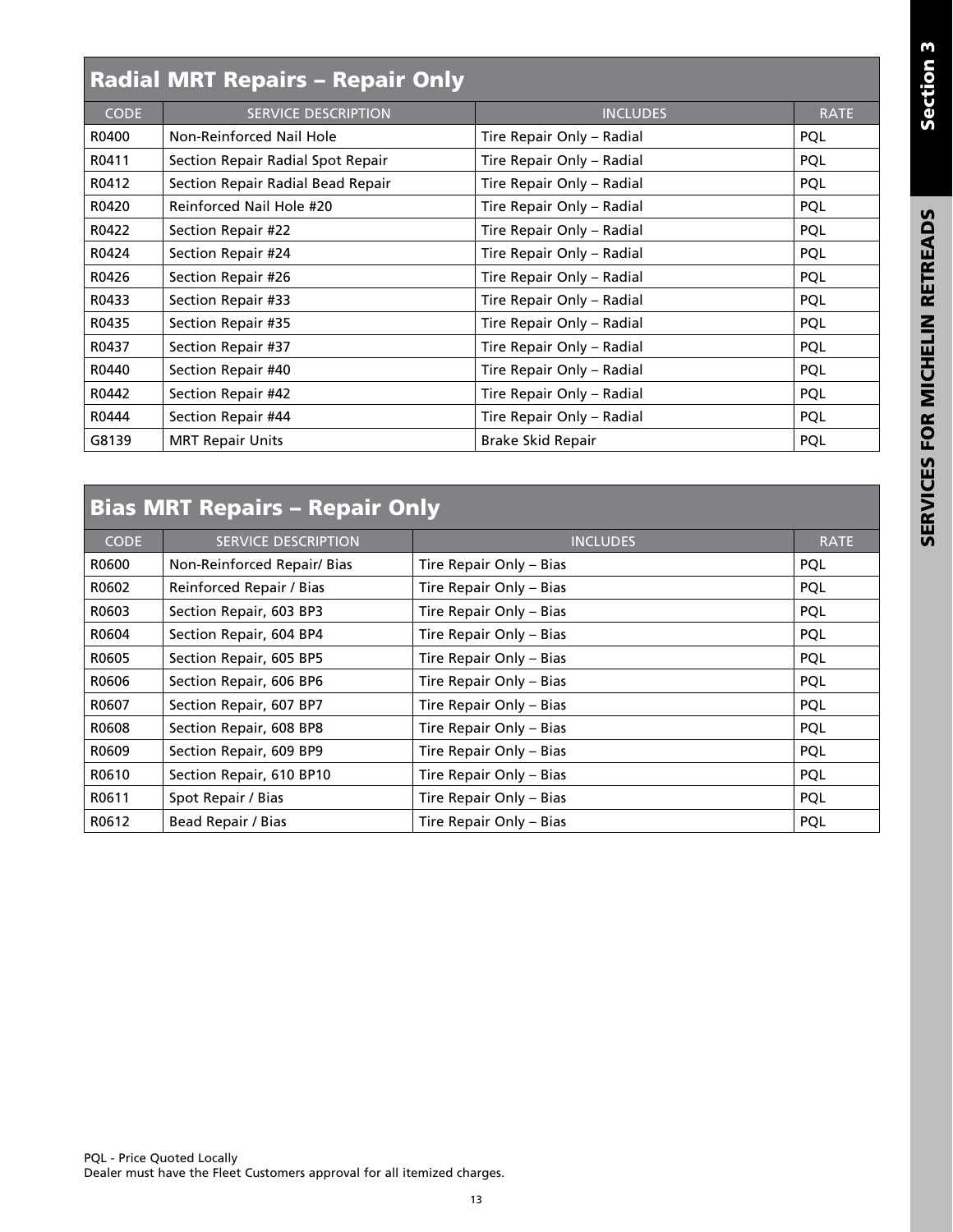# SECTION 4:

# SERVICES FOR OFF-THE-ROAD, EARTHMOVER & INDUSTRIAL VEHICLES

| <b>Off-The-Road, Earthmover &amp; Industrial - Tire Service Rates</b> |                                  |             |
|-----------------------------------------------------------------------|----------------------------------|-------------|
| <b>CODE</b>                                                           | <b>SERVICE DESCRIPTION</b>       | <b>RATE</b> |
| S0661                                                                 | <b>OTR/EM/IND Hourly Service</b> | <b>POL</b>  |
| S0660                                                                 | OTR/EM/IND Mileage               | POL         |

# Off-The-Road, Earthmover & Industrial – Tire / Vehicle Services

| <b>CODE</b> | <b>SERVICE DESCRIPTION</b>                    | <b>RATE</b> |
|-------------|-----------------------------------------------|-------------|
| S0657       | <b>OTR/EM/IND Mount and Dismount</b>          | <b>POL</b>  |
| S0682       | OTR/EM/IND Mount and Dismount For 13" and 14" | <b>POL</b>  |
| S0686       | <b>OTR/EM/IND Install Valve</b>               | <b>POL</b>  |
| S0687       | OTR/EM/IND Install O Ring                     | <b>PQL</b>  |
| S0688       | OTR/EM/IND Install Liquid Fill                | <b>POL</b>  |
| S0689       | OTR/EM/IND Install Nitrogen / Labor           | <b>POL</b>  |
| S0691       | OTR/EM/IND Rim Repair Labor                   | <b>POL</b>  |
| S0690       | OTR/EM/IND Install Rim                        | <b>POL</b>  |
| S0694       | <b>OTR/EM/IND Scrap Tire Disposal</b>         | <b>PQL</b>  |
| S0673       | OTR/EM/IND Flat Repair Labor                  | <b>POL</b>  |
| S0674       | OTR/EM/IND Miscellaneous Labor                | <b>POL</b>  |

# Off-The-Road, Earthmover & Industrial – Tire / Vehicle Parts

| <b>CODE</b> | <b>SERVICE DESCRIPTION</b>           | <b>RATE</b> |
|-------------|--------------------------------------|-------------|
| S0678       | OTR/EM/IND Valve                     | PQL         |
| S0679       | OTR/EM/IND O Ring                    | <b>PQL</b>  |
| S0680       | OTR/EM/IND Liquid Fill               | PQL         |
| S0681       | OTR/EM/IND Install Nitrogen / Part   | PQL         |
| S0683       | OTR/EM/IND Rim Part                  | PQL         |
| S0684       | OTR/EM/IND New Rim                   | PQL         |
| S0693       | OTR/EM/IND Used Rim                  | <b>POL</b>  |
| S0675       | OTR/EM/IND Flat Repair Part          | PQL         |
| S0677       | <b>OTR/EM/IND Miscellaneous Part</b> | <b>PQL</b>  |

PQL - Price Quoted Locally Dealer must have the Fleet Customers approval for all itemized charges.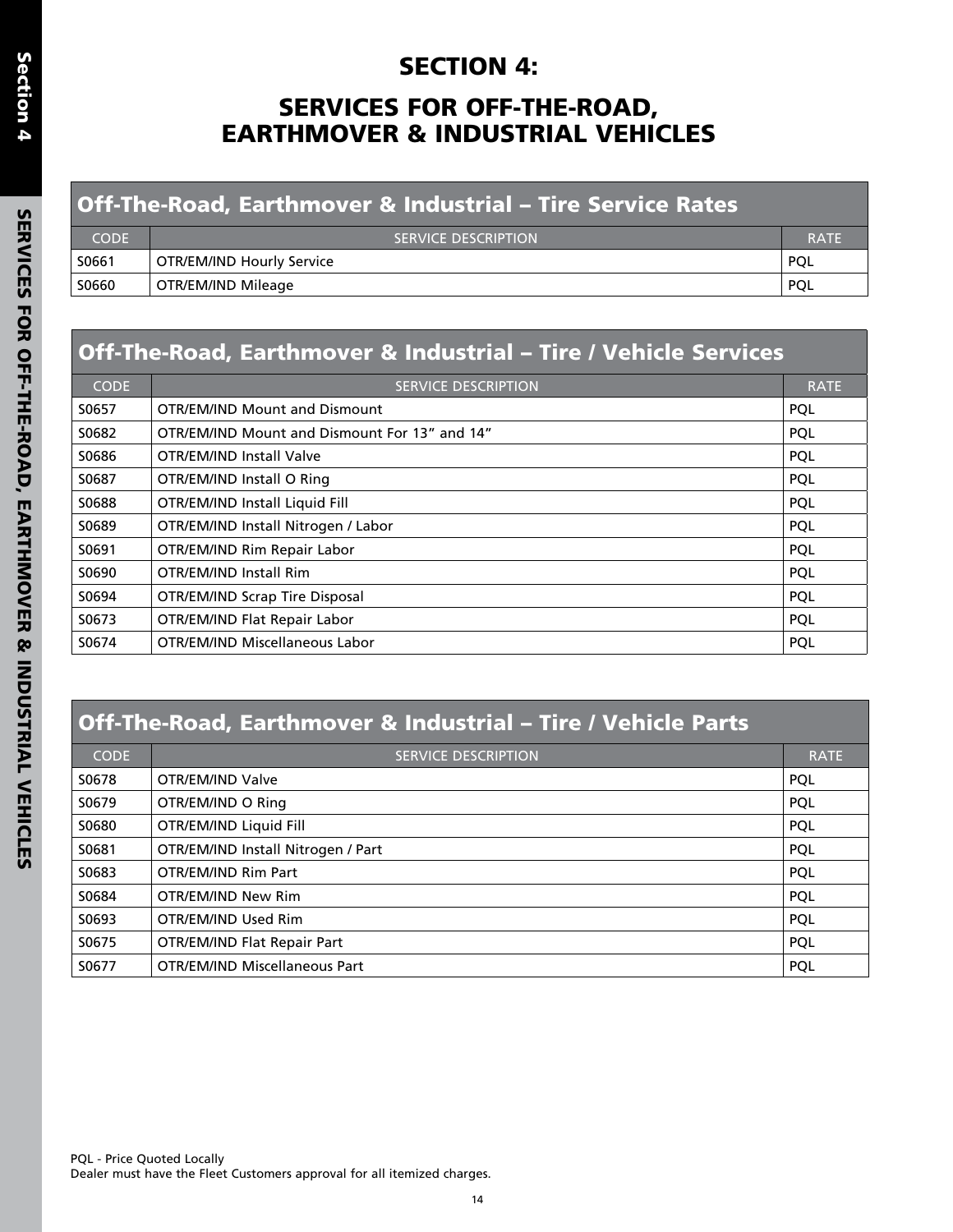# **SECTION 5:** SERVICES FOR AGRICULTURAL VEHICLES

| <b>Agricultural - Tire / Vehicle Services</b> |                                         |             |
|-----------------------------------------------|-----------------------------------------|-------------|
| <b>CODE</b>                                   | <b>SERVICE DESCRIPTION</b>              | <b>RATE</b> |
| S0823                                         | <b>AG Mount And Dismount</b>            | <b>POL</b>  |
| S0826                                         | AG Tire DLR Assessed Scrap Disposal Fee | <b>POL</b>  |
| S0833                                         | <b>AG Flat Repair</b>                   | PQL         |
| S0827                                         | AG Liquid Fill                          | <b>POL</b>  |
| S0834                                         | <b>AG Section Repair</b>                | <b>POL</b>  |
| S0831                                         | AG Miscellaneous Labor                  | <b>POL</b>  |

| <b>Agricultural - Service Calls</b> |                            |             |
|-------------------------------------|----------------------------|-------------|
| <b>CODE</b>                         | <b>SERVICE DESCRIPTION</b> | <b>RATE</b> |
| S0824                               | AG Mileage - Per Mile      | <b>POL</b>  |
| S0825                               | AG Service Truck - Hourly  | <b>POL</b>  |

| <b>Agricultural - Tire / Vehicle Parts</b> |                                    |             |
|--------------------------------------------|------------------------------------|-------------|
| <b>CODE</b>                                | <b>SERVICE DESCRIPTION</b>         | <b>RATE</b> |
| S0832                                      | AG Miscellaneous Tire/Vehicle Part | <b>POL</b>  |
| S0830                                      | AG Valve                           | <b>POL</b>  |
| S0829                                      | AG O Ring                          | <b>POL</b>  |
| S0828                                      | AG Liquid Fill                     | <b>POL</b>  |

| <b>Agricultural - Limited Warranty</b> |                               |             |
|----------------------------------------|-------------------------------|-------------|
| <b>CODE</b>                            | <b>SERVICE DESCRIPTION</b>    | <b>RATE</b> |
| S0148                                  | AG Warranty Tread Wear Charge | <b>POL</b>  |

Section 5

Section 5

15